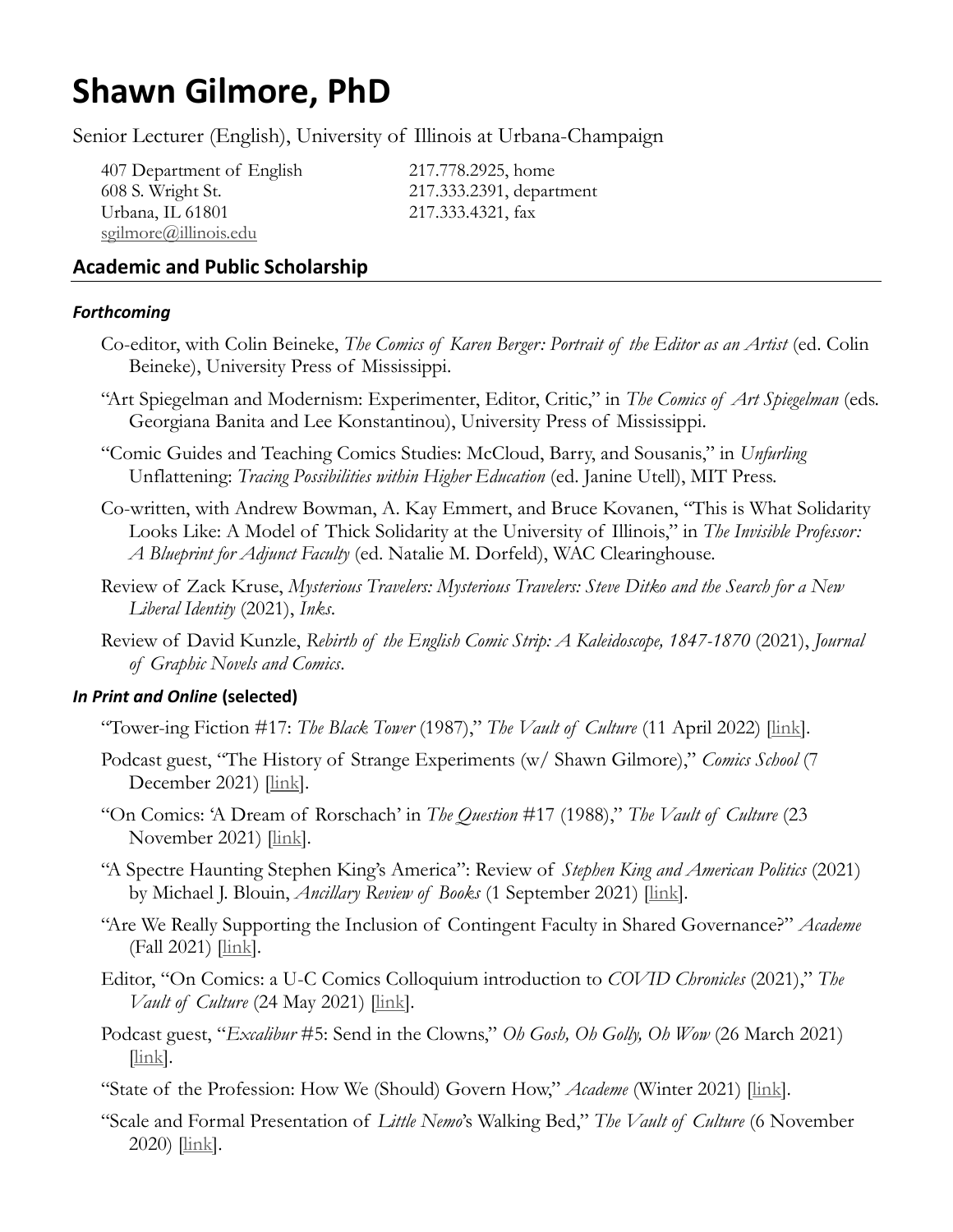- Review of Paul Williams, *Dreaming the Graphic Novel: The Novelization of Comics* (2020), *Inks* 4.3 (Fall 2020): 357-360 [\[Project Muse link\]](https://muse.jhu.edu/article/776427).
- "Tower-ing Fiction #16: *High Rise* (2015)," *The Vault of Culture* (11 August 2020) [\[link\]](https://www.vaultofculture.com/vault/towering/highrise).
- "Otto Nückel, *Destiny: A Novel in Pictures* (1926, 1930)," *The Vault of Culture* (6 May 2020) [\[link\]](https://www.vaultofculture.com/vault/graphicnovels/destiny).
- "On Comics: Chris Ware, 'Rusty Brown' in *The ACME Novelty Library* #19 (Fall/Winter 2008, collected 2019)," *The Vault of Culture* (28 January 2020) [*link*].
- "Mike Butterworth and Don Lawrence, *The Trigan Empire* (1978)," *The Vault of Culture* (20 April  $2020$ )  $\frac{\text{link}}{\text{link}}$ .
- "Jules Feiffer, *The Great Comic Book Heroes* (1965)," *The Vault of Culture* (25 June 2020) [\[link\]](https://www.vaultofculture.com/vault/graphicnovels/greatcomicbookheroes).
- "'Drake Waller' (Arnold Drake & Leslie Waller), Matt Baker, and Ray Osrin, *It Rhymes with Lust* (1950)," *The Vault of Culture* (8 May 2020): [\[link\]](https://www.vaultofculture.com/vault/graphicnovels/itrhymeswithlust).
- "Don Freeman, *It Shouldn't Happen— (To a Dog)* (1945)," *The Vault of Culture* (24 April 2020) [\[link\]](https://www.vaultofculture.com/vault/graphicnovels/itshouldnthappen).
- Roundtable review of Chris Ware, *Rusty Brown* (2019), *The Comics Journal* (23 March 2020) [\[link\]](http://www.tcj.com/a-diary-of-time-itself-an-academic-roundtable-on-chris-wares-rusty-brown/).
- "Tower-ing Fiction #15: The Shard, *Spider-Man: Far From Home* (2019), *Doctor Who* s07e07 (2013), The *Wicked + The Divine* (2014-19)," *The Vault of Culture* (6 January 2020) [\[link\]](https://www.vaultofculture.com/vault/towering/shard).
- "Tower-ing Fiction #14: CIA London Black Site, *Fast & Furious Presents: Hobbs & Shaw* (2019)," *The Vault of Culture* (13 November 2019) [\[link\]](https://www.vaultofculture.com/vault/towering/cialondon).
- "On Comics: Cole Pauls, *Dakwäkãda Warriors* (2016-19)," *The Vault of Culture* (11 November 2019) [\[link\]](https://www.vaultofculture.com/vault/oncomics/paulsdakwakada).
- "Tower-ing Fiction #13: Osaka Tower, *Glass* (2019) and Sivana Tower, *Shazam!* (2019)," *The Vault of Culture* (28 October 2019) [\[link\]](https://www.vaultofculture.com/vault/towering/osakasivana).
- "On Comics: Jillian Tamaki, 'SexCoven,' in *Frontier* #7 (2015)," *The Vault of Culture* (4 October  $2019$   $\frac{[\text{link}]}{[\text{link}]}$ .
- "Tower-ing Fiction #12: The Continental, *John Wick* franchise (2014- )," *The Vault of Culture* (23 September 2019)  $[\underline{\text{link}}]$ .
- "On Comics: Emil Ferris, *My Favorite Thing is Monsters* (2017)," *The Vault of Culture* (16 September  $2019$   $\frac{[\text{link}]}{[\text{link}]}$ .
- "Tower-ing Fiction #11: The Aerium, *Altered Carbon* (2018- )," *The Vault of Culture* (9 September  $2019$   $\frac{[\text{link}]}{[\text{link}]}$ .
- "On Comics: Michael Nicoll Yahgulanaas, *Red: A Haida Manga* (2009) and Alan Moore & JH Williams III, *Promethea* #32 (2005)," *The Vault of Culture* (26 August 2019) [\[link\]](https://www.vaultofculture.com/vault/oncomics/yahgulanaasmoore).
- "Tower-ing Fiction #10: The Seven/Vought Tower, *The Boys* (2019- )," *The Vault of Culture* (16 August 2019)  $\left| \frac{\text{link}}{\text{link}} \right|$ .
- "On Comics: Fiona Smyth, 'Skin of Fate,' in *Nocturnal Emissions* #3 (1991) & #4 (1992)," *The Vault of Culture* (9 August 2019) [\[link\]](https://www.vaultofculture.com/vault/oncomics/smythskinoffate).
- Review of David Kunzle, *Cham: The Best Comic Strips and Graphic Novelettes, 1839-1862* (2019), *International Journal of Comic Art* 21.1 (Spring/Summer 2019): 790-804.
- "Tower-ing Fiction #9: Glass Tower, *The Towering Inferno* (1974)," *The Vault of Culture* (12 June  $2019$   $\frac{[\text{link}]}{[\text{link}]}$ .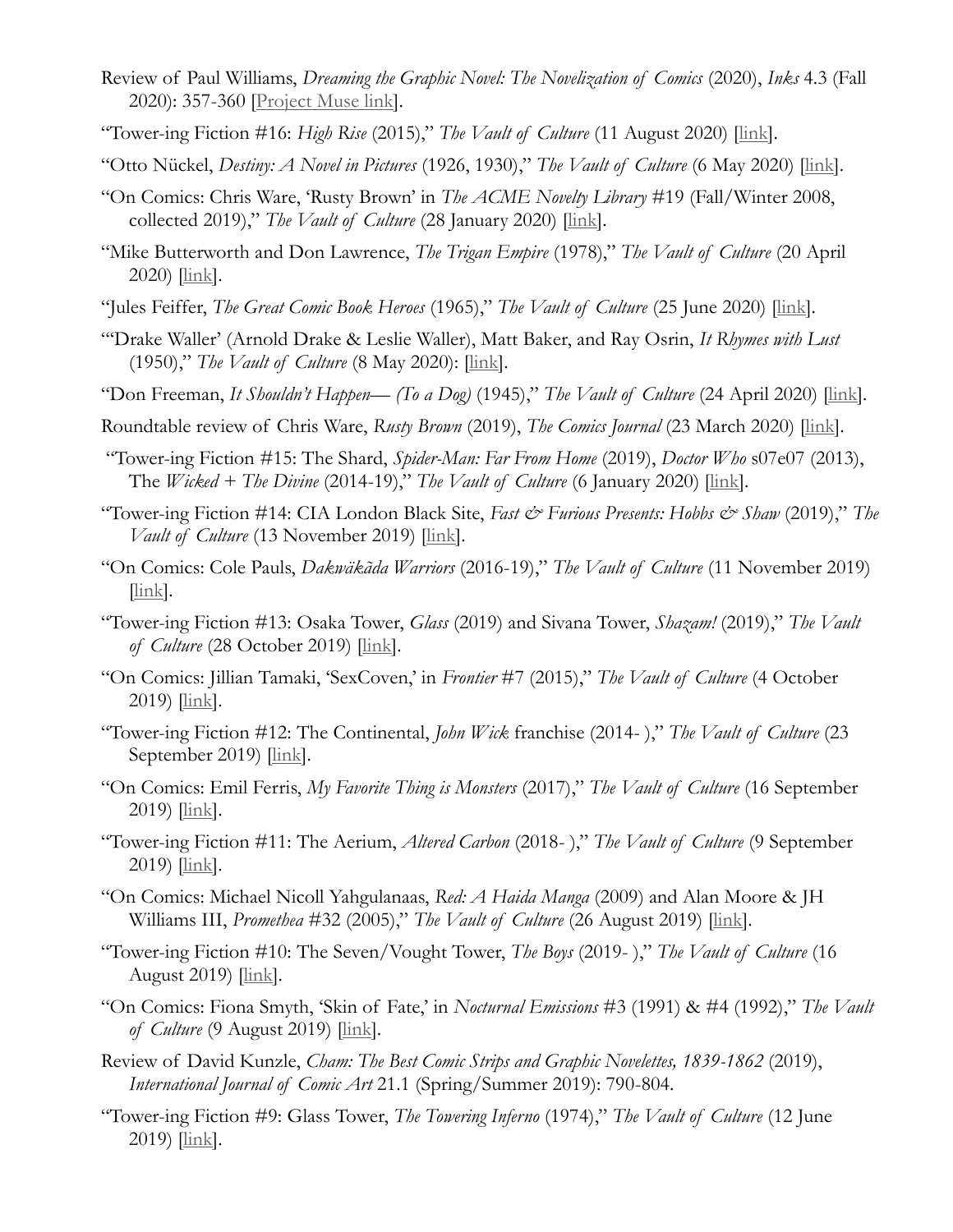- "Academics on *Avengers: Endgame*," *Sequart* (8 June 2019) [\[link\]](http://sequart.org/magazine/69827/academics-on-avengers-endgame-part-2/).
- "Tower-ing Fiction #8: 'Monster Building,' *Transformers: Age of Extinction* (2014), *Ghost in the Shell* (2017), *White Dragon/Strangers* (2018)," *The Vault of Culture* (21 May 2019) [\[link\]](https://www.vaultofculture.com/vault/towering/monsterbuilding).
- "Tower-ing Fiction #7: LexCorp Tower and Wayne Financial, *Man of Steel* (2013), *Batman v Superman: Dawn of Justice* (2016)," *The Vault of Culture* (10 May 2019) *[\[link\]](https://www.vaultofculture.com/vault/towering/lexcorpwayne)*.
- "Tower-ing Fiction #6: The Pearl, *Skyscraper* (2018)," *The Vault of Culture* (1 May 2019) [\[link\]](https://www.vaultofculture.com/vault/towering/pearl).
- "Tower-ing Fiction #5: Petronas Towers, *Entrapment* (1999)," *The Vault of Culture* (16 April 2019)  $[\underline{link}]$ .
- "Tower-ing Fiction #4: 101 Park Avenue, *Entrapment* (1999), *Marvel's The Avengers* (2012), *Gremlins 2* (1990)," *The Vault of Culture* (2 April 2019) [\[link\]](https://www.vaultofculture.com/vault/towering/101parkave).
- "Tower-ing Fiction #3: Triskelion, *Captain America: Winter Soldier* (2014)," *The Vault of Culture* (3 March 2019) [\[link\]](https://www.vaultofculture.com/vault/towering/triskelion).
- "Tower-ing Fiction #2: CNS Building, *Spectre* (2015)," *The Vault of Culture* (1 January 2019) [\[link\]](https://www.vaultofculture.com/vault/towering/cnsbuilding).
- "Tower-ing Fiction #1: Beverly Heights apartment building, *Volcano* (1997)," *The Vault of Culture* (14 December 2018) [\[link\]](https://www.vaultofculture.com/vault/towering/beverlyheights).
- "Forming a Union: The Non-Tenure Faculty Coalition, Local 6546 at the University of Illinois, Urbana-Champaign," *Professors in the Gig Economy: Unionizing Adjunct Faculty in America* (ed. Kim Tolley), Johns Hopkins University Press, 2018.
- Review of Andrew Hoberek, *Considering* Watchmen*: Poetics, Property, Politics* (2014), *American Literary History* Online Review series [\[link\]](http://oxfordjournals.org/our_journals/alhist/shawn%20gilmore%20online%20review%20vii.pdf).
- Roundtable review of Chris Ware, *Building Stories* (2012), *The Comics Journal* [\[link\]](http://www.tcj.com/formal-disruption-and-narrative-progress-in-building-stories/).
- "Public and Private Histories in Chris Ware's *Jimmy Corrigan*," *The Comics of Chris Ware: Drawing is a Way of Thinking* (eds. David M. Ball and Martha B. Kuhlman), University Press of Mississippi, 2010.
- "The 'Double Exposure' of History in Evan S. Connell's *Mrs. Bridge* and *Mr. Bridge,*" *Journal of American Studies* 42.1 (2008): 67-87.

#### *Public Scholarship*

I am the founder and editor of a website devoted to publishing public scholarship, *[The Vault of](https://www.vaultofculture.com/)  [Culture](https://www.vaultofculture.com/)*, which features the work of a range of scholars and lay writers, including some of my own work. *The Vault of Culture* operates with the following description: "an edited, semi-scholarly space devoted to publishing a wide range of approaches to a variety of cultural objects, from comics to film to novels to video games and everything in between."

#### **Conferences and Talks**

- "The *other* history of comics": The Counterarchival Impulse in Comics," *Comics Studies Society*, Michigan State University (July 2022).
- Expert presenter, "Creating Minimum Standards for Employing Contingent Faculty in the Profession," *American Political Science Association* (September 2021).

Moderator, "The Works of Dennis O'Neil" panel, *Comics Studies Society*, online (August 2021).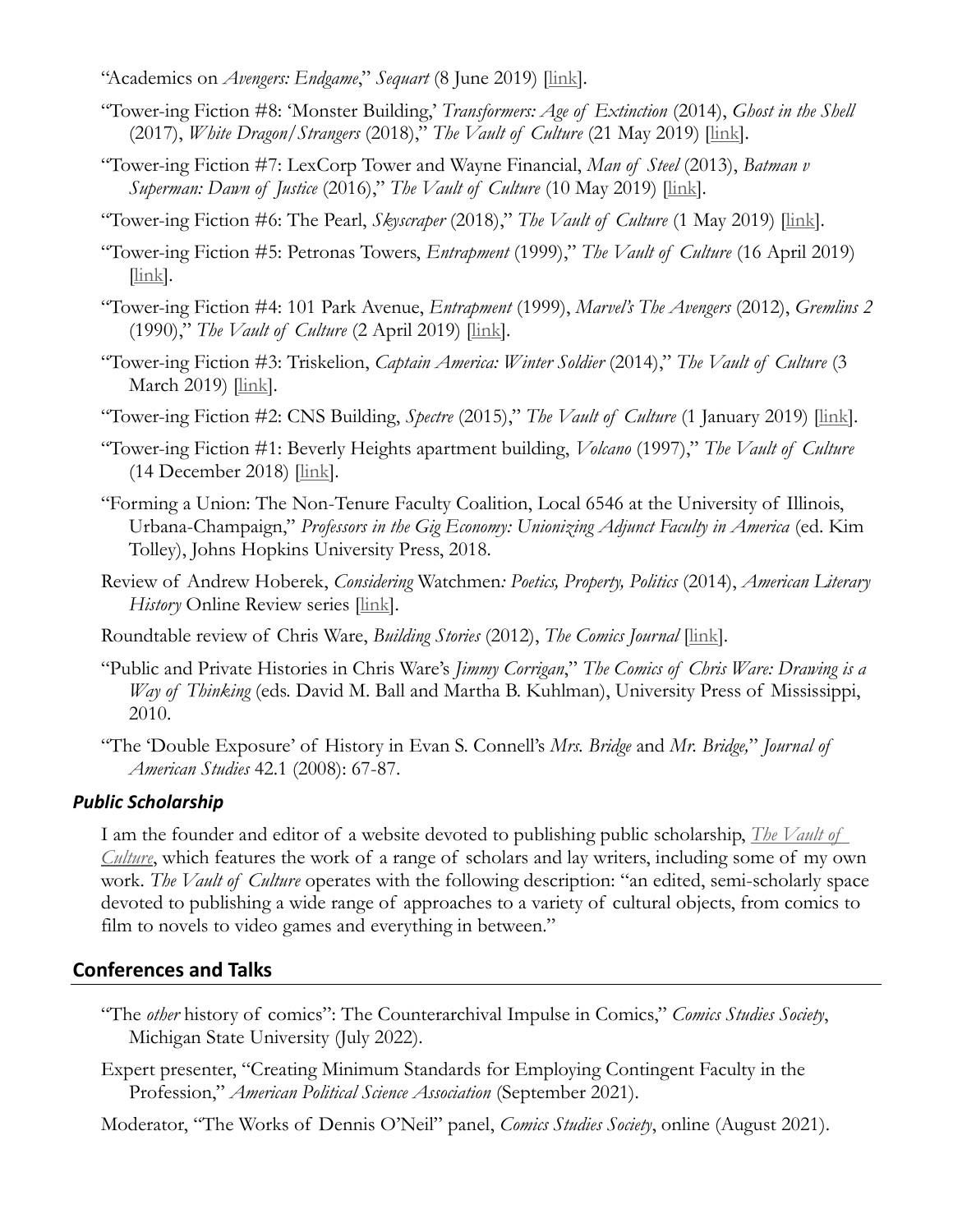- "Goethe's *Theory of Color* as Early Abstract Comic?" *Caricature, Cartooning, & Comics*, The Ohio State University, online (June 2021).
- Moderator, "Shared Governance and Contingency," *AAUP Shared Governance Conference*, online (June 2021).
- "Containing the Canon: The Impact of Disney's Acquisition on Canonicity in the *Star Wars* Franchise," *Realizing Resistance II*, online, (May 2021). [\[watch\]](https://mediaspace.illinois.edu/media/t/1_wz4x9e4f/212073003)
- Moderator, "These are the Para-Texts You're Looking For!" *Realizing Resistance II*, online (May 2021). [\[watch\]](https://mediaspace.illinois.edu/media/t/1_9w5umxk9/212073003)
- "Shared Governance and Contingent Faculty," with Mark Criley, *AAUP Webinar* (February 2021). watch]
- "From Cosmic Treadmills to Quantum Owlships: Jumping Realities in Superhero Comics," *Flyover Comics Symposium*, online (September 2020).
- Moderator, "Approaches to Graphic Medicine," *Flyover Comics Symposium*, online (September 2020).
- Moderator, "The Means of Production," *Flyover Comics Symposium*, online (September 2020).
- "Falling Into Art: The Uses of Fine Art in Comics," *MSU Comics Forum*, Michigan State University (February 2020).
- "War!!! What is it Good For (in Comics)?" *Comics Studies Society*, Ryerson University, Toronto (July 2019).
- "What to do with Franchise Comics," *Comics Studies Society*, University of Illinois at Urbana-Champaign (August 2018).
- "Getting into Popular Culture," Department of English, University of Illinois at Urbana-Champaign (April 2015).
- Response to Thomas A. Bredehoft's "The Visible Text: Textual Production and Reproduction from Beowulf to *Maus*," University of Illinois at Urbana-Champaign (October 2013) [\(link\)](http://unitcrit.blogspot.com/2013/10/authors-roundtable-thomas-bredehoft_29.html).
- Moderator, "Gaming/Game Culture" panel, *Imagining Alternatives: A Graduate Symposium on Speculative Fictions*, University of Illinois at Urbana-Champaign (October 2013).
- "*Jimmy Corrigan*: The Presentation of History in Sequential Art," *Midwest Modern Language Association*, Cleveland, Ohio (November 2007).
- "Building a New Narrative Universe, London 1898: The Re-Opening of Victorian Fiction Under the Guise of the Graphic in Alan Moore and Kevin O'Neill's *The League of Extraordinary Gentlemen*," *Visual Culture: Image, Icon, Ideology*, Kansas State University (March 2005).
- "From the Victorian Novel to 21st Century Film: Alan Moore's *The League of Extraordinary Gentlemen* as a Graphic Mediation of the 'Heroes' of Victorian Literature," *Negotiating the Intersections of Art and Text*, University of Illinois at Urbana-Champaign (September 2004).

## **Education**

#### *Degrees earned*

2013 PhD, English, University of Illinois at Urbana-Champaign

"The Invention of the Graphic Novel: Underground Comix and Corporate Aesthetics"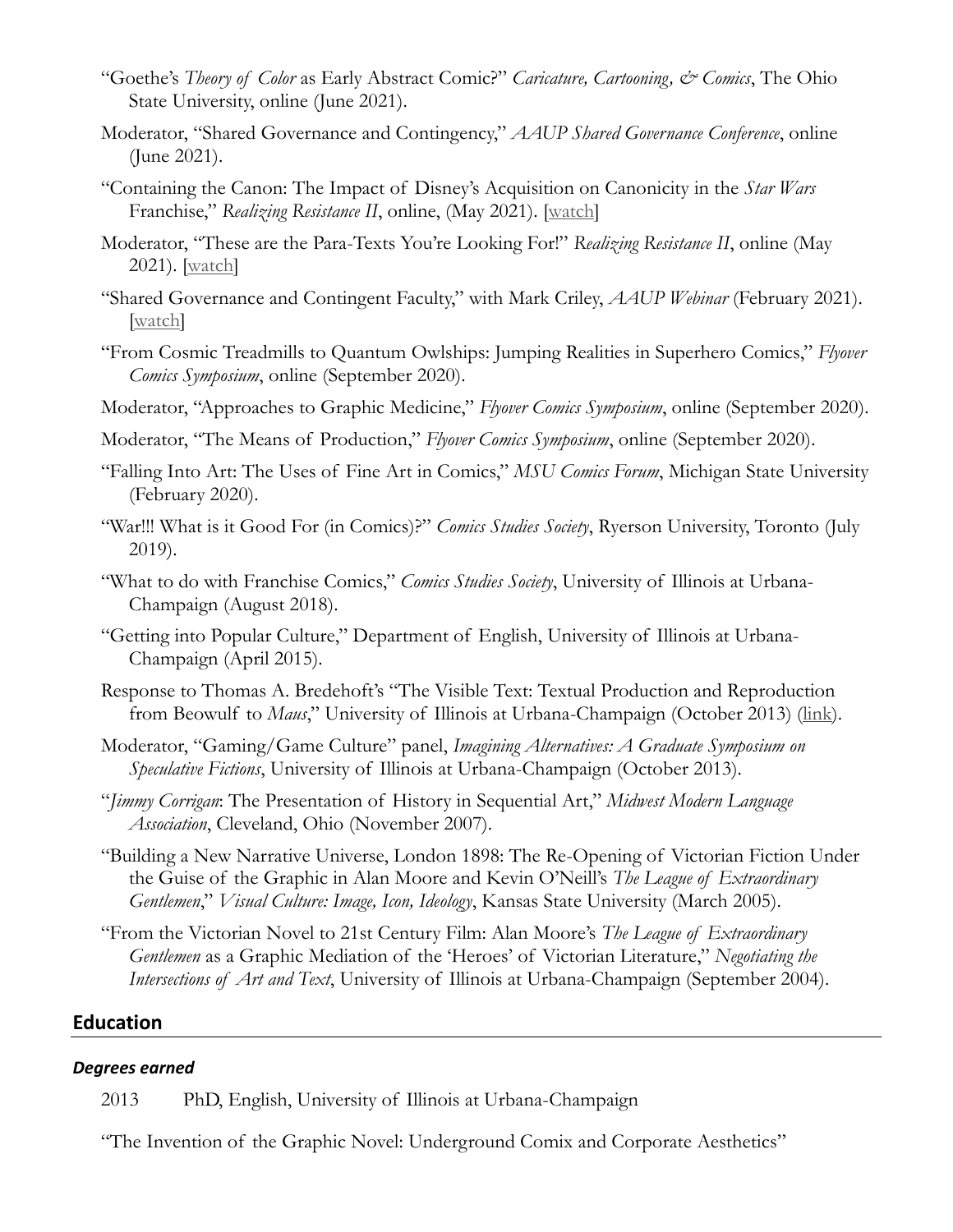My dissertation established a new history and genealogy of the *graphic novel* as a publication format, showing its emergence from the mid-twentieth-century collision of underground comix and corporate comic books. In so doing, I argue that the codification of the graphic novel allows for new visual narratives that fulfilled the formal promises of Modernist aesthetics, presented in a medium once derided as the nadir of the Culture Industry: comics. [\[link\]](http://hdl.handle.net/2142/45661)

Director: Michael Rothberg Committee: James Hansen, Stephanie Foote, Cary Nelson

#### *Degrees earned*

| 2004 | MA, English, University of Illinois at Urbana-Champaign |
|------|---------------------------------------------------------|
| 2002 | BA, English, Truman State University                    |
| 2002 | BS, Physics, Truman State University                    |

## **Research and Teaching Interests**

Comics Studies; American Literature and Culture of the 20<sup>th</sup> and 21<sup>st</sup> Centuries; Popular Culture; Modernisms and Postmodernisms; Media Franchises; Narratology; Fiction Across Media; Labor and Union Organizing; Shared Governance

## **Awards and Honors**

- Department of English Award for Outstanding Teaching by Instructional Staff: Spring 2014; finalist for College of Liberal Arts and Sciences Award for Excellence in Undergraduate Teaching: Spring 2014 (nominated again Spring 2015)
- List of Teachers Ranked as Excellent: 25 courses, Fall 2003 Spring 2022 (14 literature courses, 11 professional writing courses) [\[source\]](https://citl.illinois.edu/citl-101/measurement-evaluation/teaching-evaluation/teaching-evaluations-(ices)/teachers-ranked-as-excellent)

University of Illinois competitive fellowships: Spring 2008, Summer 2008.

## **Teaching Experience**

\* UIUC List of Teachers Ranked Excellent by Their Students

#### *Literary Studies and Comics Studies Instruction*

Introduction to Comics Studies: Spring 2022, Spring 2021, Fall 2019

A course primarily for non-English majors, designed to introduce key examples of graphic narrative from a variety of genres, creators, and origins, as well as methods for studying these comics.

Campus Honors – Introduction to Fiction: Weird Bodies, Spaces, Times: Fall 2020

A campus honors version of an advanced composition course for non-English majors, focusing themes of weird bodies, spaces, and times, in fiction across media—prose, film, graphic narrative and the craft of analytic prose writing.

Critical Approaches to the Literature and Texts: Spring 2019\*, Spring 2014\*

An upper-level course for English majors, focusing on a range of theoretical approaches to literary studies, ranging from the nineteenth century to the present, with special emphasis on the genealogies of various schools of thought and their interrelations.

Introduction to Fiction: Fall 2018, Spring 2018, Spring 2015\*, Fall 2013\*, Spring 2010\*, Fall 2009, Summer 2009\*, Fall 2005\*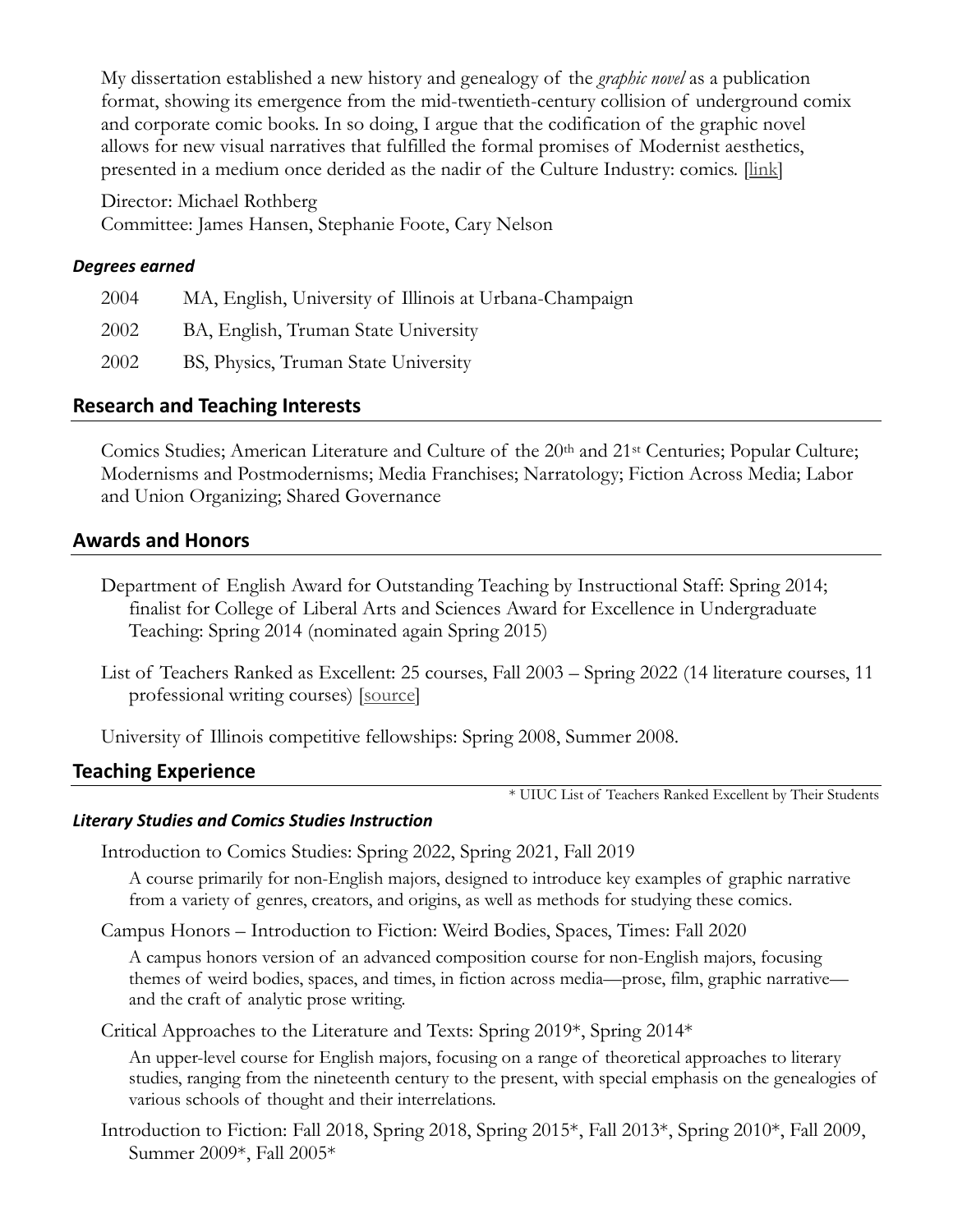An advanced composition course for non-English majors, focusing on fiction across media—prose, film, comics—and the craft of analytic prose writing.

Writing About Literature: The Haunted, Weird Story: Fall 2016

An upper-level course for English majors, focusing on the methods of and motives for writing about literature; special topic on haunted and weird fiction, focusing on the evolution of standard tropes and the generic intersections found in fiction with haunted and weird themes.

The American Novel to 1914: Fall 2015

A course primarily for English majors, tracing the development of the American novel from the 1700s to the start of World War I, emphasizing a range of authors, genres, and forms.

Writing About Literature: The Rise of the Graphic Novel: Spring 2013\*

An upper-level course for English majors, focusing on the methods of and motives for writing about literature; special topic on the origins and evolution of long-form graphic narratives, culminating in the late-twentieth-century emergence of the graphic novel.

Independent Study: Comics of Grant Morrison, Warren Ellis, Brian K. Vaughan: Summer 2013

An upper-level study of three contemporary comics creators, generated from student interest, including multiple comics series, with a focus on the specific methodological practices of contemporary comics studies.

Major Authors: Alan Moore: Spring 2012\*

An upper-level course for English majors, focusing on the works of comics writer Alan Moore, with an emphasis on his manipulation of comics' formal properties; the first course dedicated to a single comics artist in UIUC's English department.

Writing About Literature: Literary Graphic Narratives: Fall 2010\*

An upper-level course for English majors, focusing on the methods of and motives for writing about literature; special topic on formally and stylistically experimental prose and visual fiction of the late twentieth and early twenty-first centuries.

The Short Story: Fall 2008

A humanities core course for non-English majors, focusing exclusively on the short story, its formal properties, and wide variety.

Introduction to American Literature: Spring 2007

A humanities introductory course for non-English majors, surveying the entirety of American literary history, from the colonial era to the present.

Introduction to Literary Studies: Fall 2006\*

The initial course in the English-major sequence, focusing on literary methods and the practice of constructing analytic and critical literary arguments.

#### *Professional Writing Instruction*

Principles of Business Composition: Fall 2002 – Spring 2022\*

An advanced composition course serving a diverse range of majors, focusing on professional composition and the relationship between academic and business prose.

Principles of Technical Composition: Spring 2018\*, Spring 2015\*

An advanced composition course serving a range of technical majors, focusing on technical composition and practical aspects for longer-form composition.

Professional Writing, Special Topic: Visual & Verbal Rhetoric: Fall 2004

An advanced composition course for non-English majors, focusing on the analysis of visual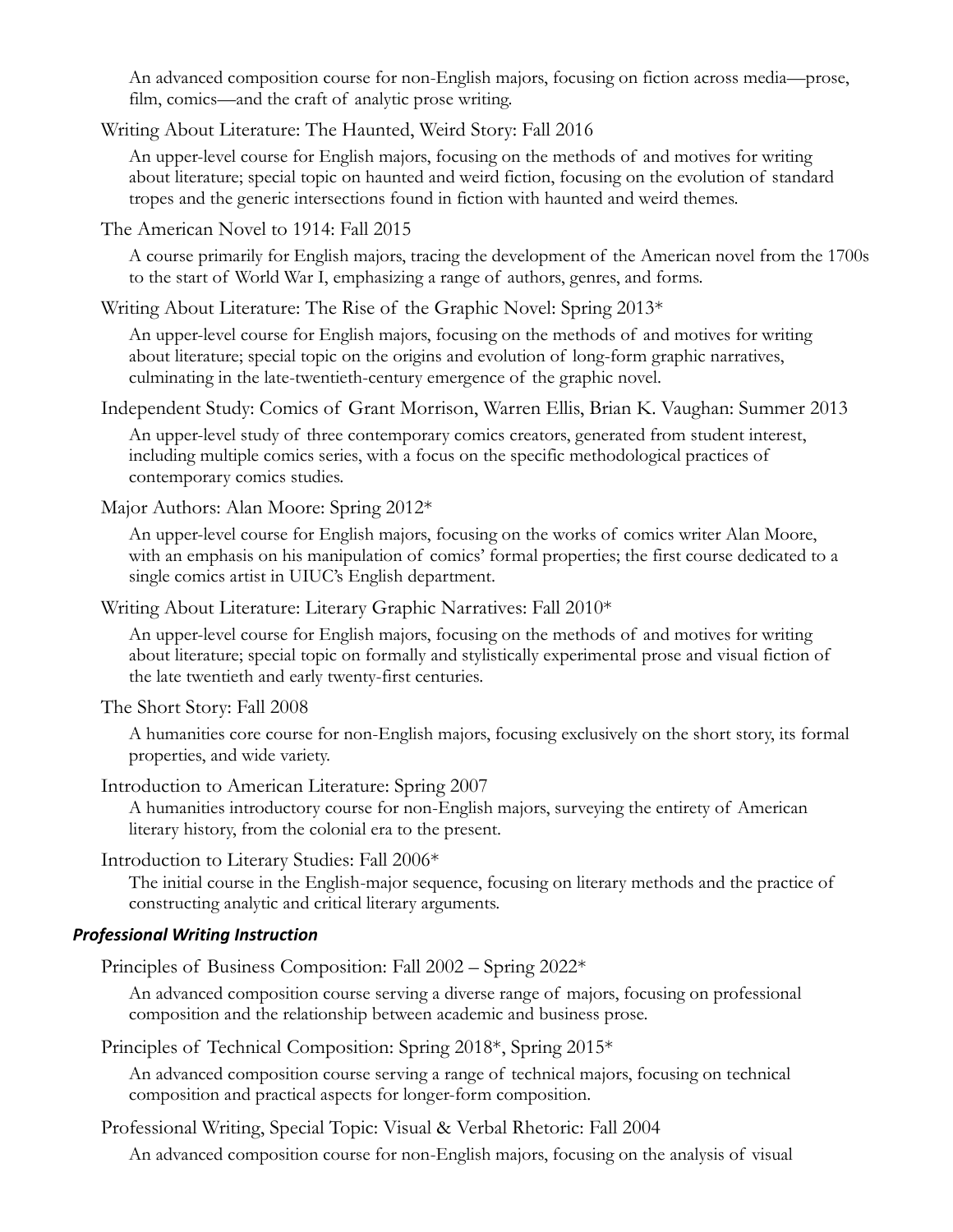and verbal rhetoric across a variety of fields.

#### *Teaching Assistance and Grading*

Early American Literature, to 1870: Spring 2009, TA for Bruce Michelson\*; Fall 2007, TA for Christopher Freeburg\*; Fall 2004, TA for Leon Chai

Early British Literature, to 1798: Spring 2006, TA for Lori Newcomb\*

Introduction to Short Fiction: Fall 2003, grader for Robert Markley

## **Academic Employment**

#### *Employment*

Senior Lecturer, University of Illinois, Department of English: Fall 2016 – present

■ Director of Specialized Faculty: Fall 2021 – present

Lecturer, University of Illinois, Department of English: Fall 2013 – Spring 2016

▪ Assistant Director, Programs in Professional Writing: Fall 2014

Instructor, University of Illinois, Department of English: Fall 2010 – Spring 2013

Graduate Student, University of Illinois, Department of English: Fall 2002 – Spring 2010

- Teaching Assistant, Department of English: Fall 2002 Spring 2010
- **Research Assistant for Gordon Hutner: Fall 2008 Spring 2010**
- Assistant Director, Programs in Professional Writing: Fall 2006 Spring 2007
- Research Assistant for Michael Rothberg: Summer 2006
- Program Coordinator, Programs in Professional Writing: Fall 2005 Spring 2006

## *Non-Tenure Faculty Coalition, Local #6564 (AFT/IFT, AAUP)*

Secretary: May 2017 – present

President: December 2014 – May 2017

Charter member: July 2014

# **Service and Other Projects**

#### *UIUC Academic Senate Service*

Chair, Committee on University *Statutes* and Senate Procedures: Fall 2017 – present; member, Fall 2016 – Spring 2017

Senate Executive Committee member: Fall 2017 – present

English Department senator: Fall 2014 – Spring 2020

## *UIUC English Department*

Chair, Committee on Specialized Faculty: Fall 2021 – present

Specialized Faculty Hiring Committee diversity advocate: Spring 2022

Specialized Faculty Hiring Committee member: Summer 2021

Committee on Specialized Faculty: Fall 2020 – Spring 2021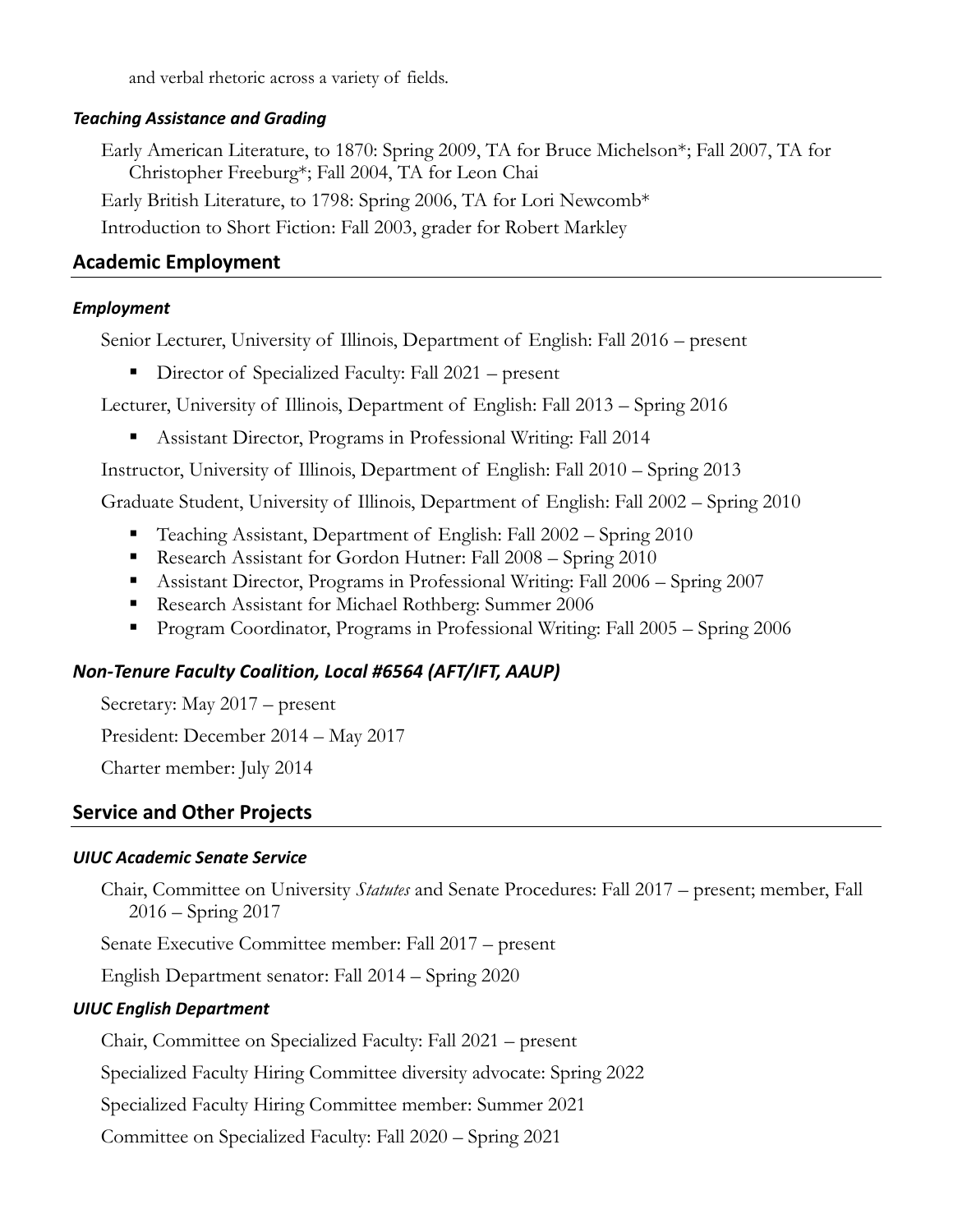*ad hoc* Bylaws Committee member: Fall 2019 – Spring 2021

- Non-Tenure-Track Faculty Advisory Committee representative: Fall 2013 Spring 2014, Fall 2015  $-$  Spring 2016
- Undergraduate Curriculum Committee: Fall 2014 Spring 2016
- Non-Tenure-Track *ad hoc* committee: Fall 2014 Spring 2015
- Chair, Critical Aesthetics Reading Group (Illinois Program for Research in the Humanities): Fall 2006 – Spring 2007; Bartholomew Brinkman, co-chair
- Programs in Professional Writing Curriculum Committee: Spring 2005
- Programs in Professional Writing Textbook Committee: Spring 2004

## *American Association of University Professors*

Committee on College and University Governance member: Fall 2020 – present

- Chair, investigatory committee, looking at potential shared governance and academic freedom violations at an undisclosed Southern college: 2022
- Chair, censure recommendation committee, offering a recommendation on the lifting of censure from an undisclosed major state university: 2021

Conference co-organizer, AAUP Shared Governance Conference, online: June 2021

## *Comics Studies Society*

Chair, Comics Studies Society Article Prize subcommittee: 2022

Chair, Comics Studies Society Gilbert Seldes Prize for Public Scholarship subcommittee: 2021

Founding Member: 2017

# *Conference Organizing*

*Realizing Resistance II*, online: May 2021

*Flyover Comics Symposium*, online: September 2020

## *Editorial Projects*

Editorial work: various articles and book projects for Mary Pat McGuire, landscape architect

- Endnotes and editorial work: *The Selected Speeches and Writings of Theodore Roosevelt*. Edited by Gordon Hutner. Vintage, 2014.
- Endnotes and bibliography: Sinclair Lewis' *Babbitt*. Edited by Gordon Hutner. Oxford World's Classics, 2010.
- Index and proofreading: *Cary Nelson and the Struggle for the University*. Edited by Michael Rothberg and Peter Garrett. State University of New York Press, 2009.